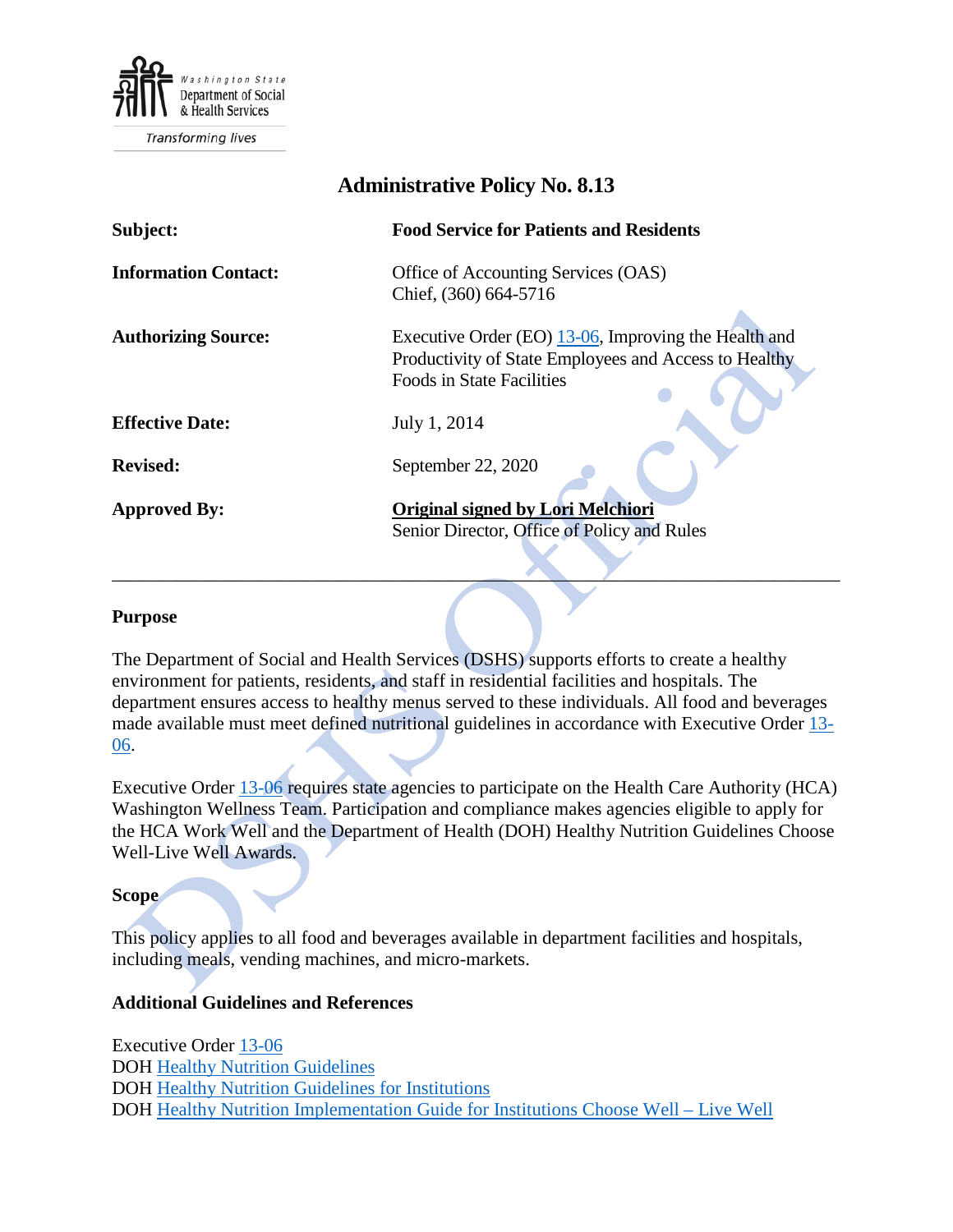Administrative Policy No. 08.13 September 22, 2020 Page 2

DOH [Healthy Food and Beverage Standards](https://www.doh.wa.gov/CommunityandEnvironment/WorksiteWellness/HealthyNutritionGuidelines/Institutions/Meals)

DOH [Healthy Standards for Scheduled Snacks](https://www.doh.wa.gov/CommunityandEnvironment/WorksiteWellness/HealthyNutritionGuidelines/Institutions/Snacks)

U.S. Office of Disease Prevention and Health Promotion [Dietary Guidelines for Americans,](https://health.gov/dietaryguidelines/2015/guidelines/)  [2015-2020](https://health.gov/dietaryguidelines/2015/guidelines/) U.S. Centers for Disease Control and Prevention's [Food Services Guidelines for](https://www.cdc.gov/obesity/downloads/guidelines_for_federal_concessions_and_vending_operations.pdf)  [Federal Facilities](https://www.cdc.gov/obesity/downloads/guidelines_for_federal_concessions_and_vending_operations.pdf)

# **Definitions**

**Department** refers to the Department of Social and Health Services (DSHS).

## **Policy Requirements**

This policy requires department facilities to comply with Executive Order 13-06 and DOH Guidelines for all food and beverages made available to patients, residents, staff, and visitors. DSHS appointed individuals are responsible for overseeing the implementation and monitoring of the guidelines.

- 1. Each administration providing meals in state-operated residential facilities and hospitals must appoint a designee to oversee, implement, and monitor the implementation of the DOH Healthy Nutrition Guidelines.
- 2. Designees must review the DOH Healthy Nutrition Guidelines for Institutions and the Implementation Guide for Institutions.
- 3. Designees are required to annually assess each facility using the Implementation Plan Checklist for Agencies and sites contained in the DOH Healthy Nutrition Implementation Guide for Institutions Choose Well – Live Well.
	- a. Designees must ensure facilities follow the Healthy Food and Beverage Standards and Healthy Standards for Scheduled Snacks.
	- b. Designees must also identify and review existing plans annually. Implementation Plans must address how facilities will:
		- i. Emphasize fruits, vegetables, and whole grains.
		- ii. Use less processed foods that contain added sugar and sodium.
		- iii. Use healthy cooking techniques such as baking, roasting, broiling, grilling, poaching, steaming, and stir frying.
		- iv. Reduce or eliminate the use of deep fryers.
		- v. Serve high-calorie items in smaller portions, if provided.
		- vi. Work toward reducing sodium content.
	- c. Designees will address how their administration will accommodate excluded populations and exceptions. Exempt programs include:
		- i. Any food service program that follows federally mandated rules and regulations, such as Office of the Superintendent of Public Instruction's school meal programs;
		- ii. Food served by agencies during a disaster, crisis, or emergency;
		- iii. Food and beverages served to special populations with particular health or religious dietary needs identified by Department of Social and Health